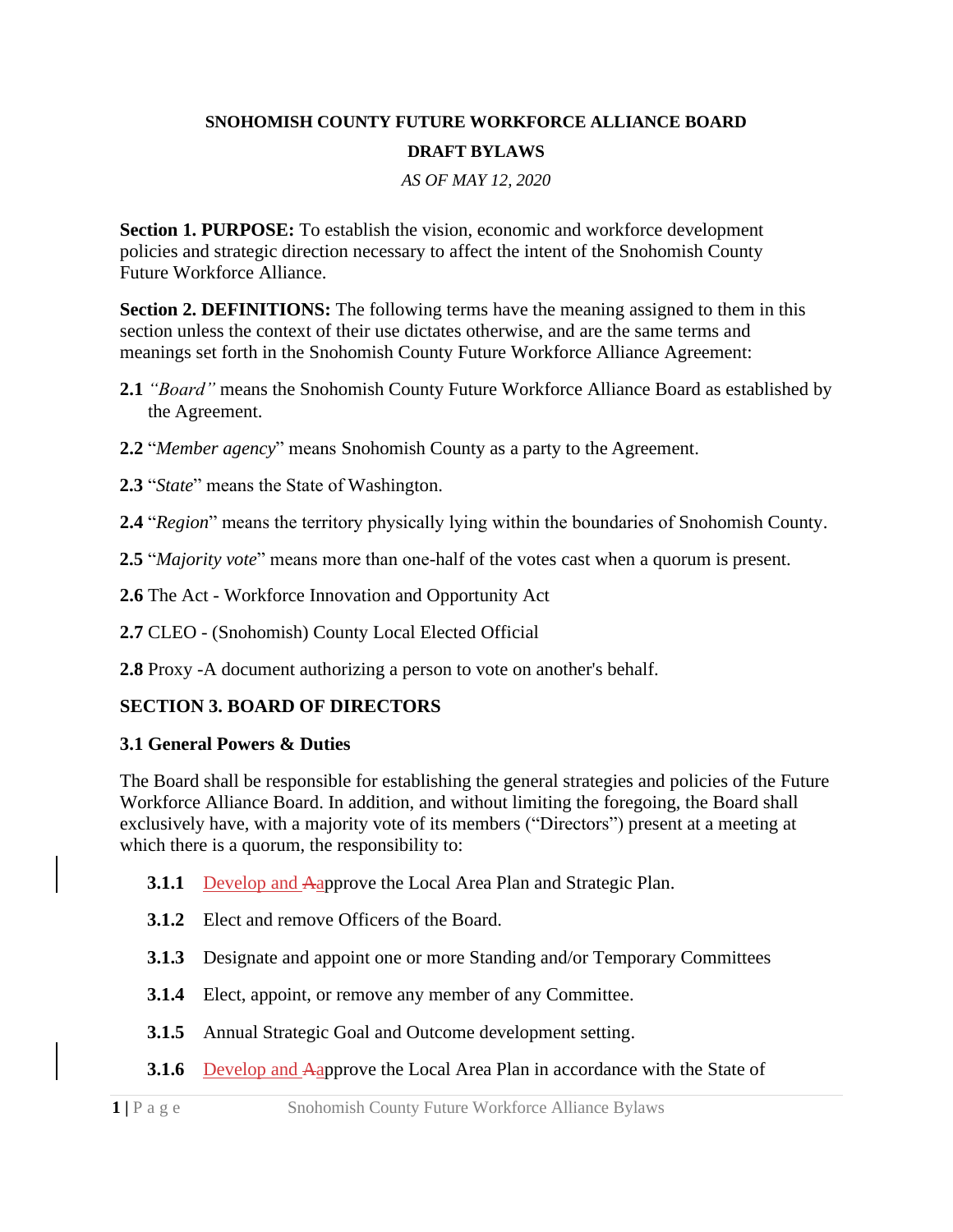Washington and the Workforce Innovation and Opportunity Act formula requirements and evaluations.

- **3.1.7** Perform such other and further duties and responsibilities as are by law reserved to the Board.
- **3.1.8** Amend, alter, or repeal these Bylaws with a two-thirds (2/3) vote of the Board.

## **3.2 Compensation**

The Directors shall receive no compensation for their service as Directors.

#### **3.3 Number and Composition**

The Board shall conform with requirements of a local workforce development board specified in section 107 of the Act and to any additional requirements established by the state workforce board and the CLEO.

## **3.4 Appointment of Directors**

The CLEO shall appoint Directors consistent with state and federal requirements. Any vacancies among the various mandated categories will be filled by the CLEO and all board members are expected to actively participate on committees and be an ambassador for the workforce development system.

#### **3.5 Term of Office**

A Director's term of office is three years. "A Director's term shall be three years, except that beginning in 2020, to create staggered terms, one-third of Directors' terms will be 1 year, and one-third of Directors' terms will be 2 years. All regular terms shall begin on the first day of January and shall end on the last day of December.

## **3.6 Vacancies**

The Chair will notify the CLEO. A vacancy in the position of Director shall be filled in the same manner as the original appointment. A Director who fills a vacancy shall serve for the unexpired term of his or her predecessor in office.

## **3.7 Resignation**

Any Director may resign at any time by delivering written notice to the Chair. Resignation as a Director shall also constitute resignation from any and all Committees, and from any position as an officer of the Board. Any such resignation shall take effect at the time specified therein, or if the time is not specified, upon delivery thereof and, unless otherwise specified therein, the acceptance of such resignation shall not be necessary to make it effective.

## **3.8 Attendance**

A Director, upon request to the Executive Committee and for good cause shown, may be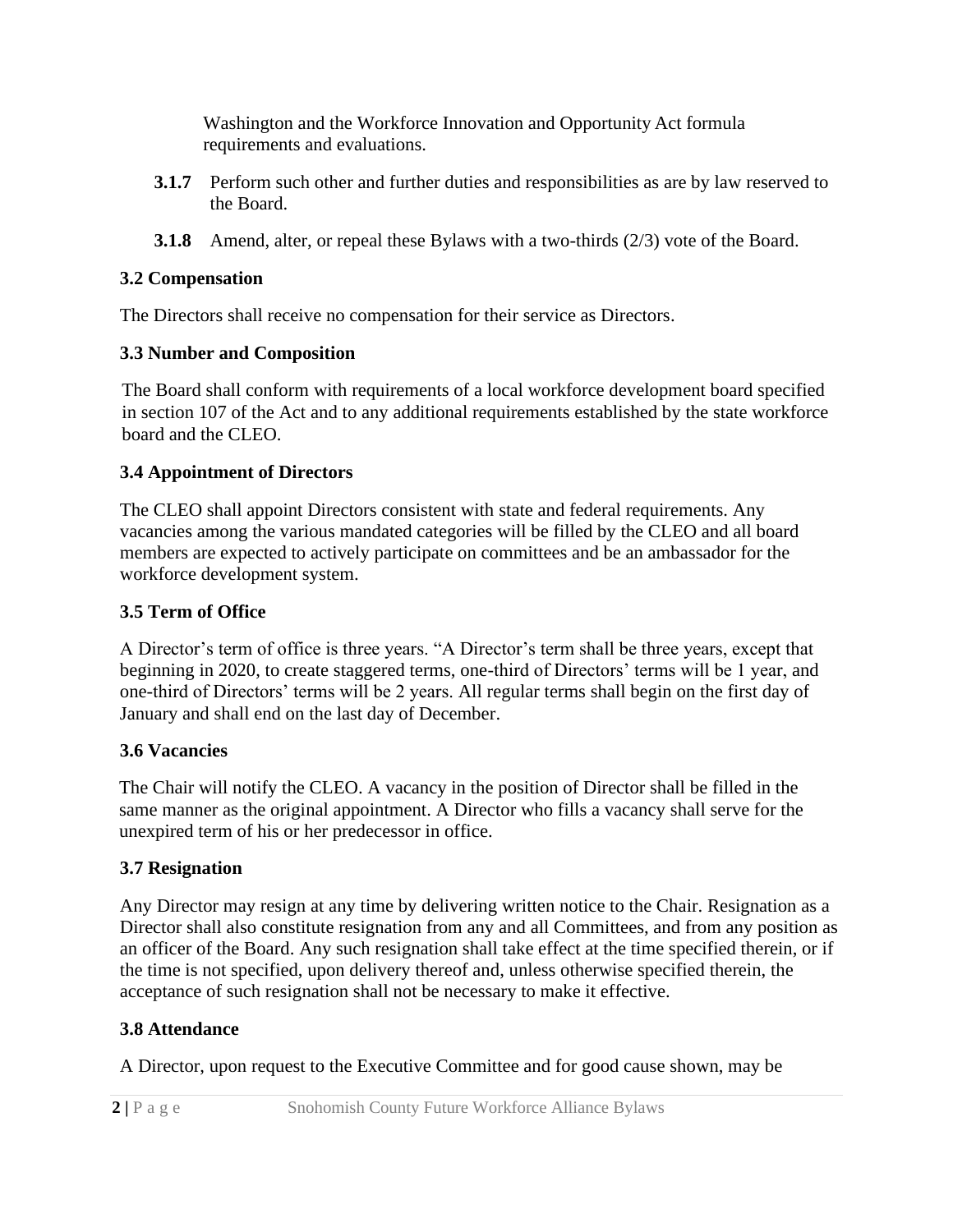granted a Leave of Absence for a period of time not to exceed the balance of her/his term or six months, whichever is less. A Director unable to attend a regularly scheduled meeting of the Board shall notify the Board Chair with as much advance notice of such absence as is reasonably possible and with such notice shall be considered an excused absence from such meeting. Failure to attend more than fifty percent of regularly scheduled board meetings in a given calendar year shall be considered de facto resignation by such Director unless said Director is on an approved Leave of Absence. Voting at a meeting via a proxy vote does not constitute attendance at that meeting.

## **3.9 Request for Waiver**

A Director facing de facto resignation from the Board due to excessive absences may petition, in writing, the Executive Committee for a waiver of the Board's attendance rules. If a good cause is shown and upon such terms and conditions imposed by the Executive Committee, said waiver may be granted in the individual circumstance without precedence.

#### **3.10 All Meetings of the Board**

All meetings of the Board of Directors shall be held in conformance with section 107(e) of the Act.

#### **3.11 Special Meetings**

Special meetings of the Board may be called by or at the written request of the Chair. Reasonable notice shall be given of such meetings, reflecting the urgency of the matter, the availability Directors, and for adequate discussion and evaluation to take place, the length of time the caller of the meeting has known of the need for such meeting, and the amount of effort expended to give adequate and timely notice.

#### **3.12 Place of Meetings**

Meetings may be called at any time as in accordance with RCW 42.30.070.

## **3.13 Meetings by Telephone/Electronic Means**

Directors of the Board may participate in a meeting utilizing a conference telephone or similar communications equipment by means of which all persons participating in the meeting can hear each other at the same time. Participation by such means shall constitute presence in person at a meeting.

## **3.14 Proxys**

If a board member is unable to attend a meeting and there are no agenda items that require more than a majority vote, he/she may appoint a board officer as a proxy to vote or otherwise act for the member by personally signing an appointment form, which would be included in the meeting packet. Proxy authorizations shall not extend beyond a single meeting as in 20 CFR  $679.310$  (g)(4). Proxy votes do not count toward attendance requirements. Proxys cannot be used towards agenda items that require a two-thirds vote.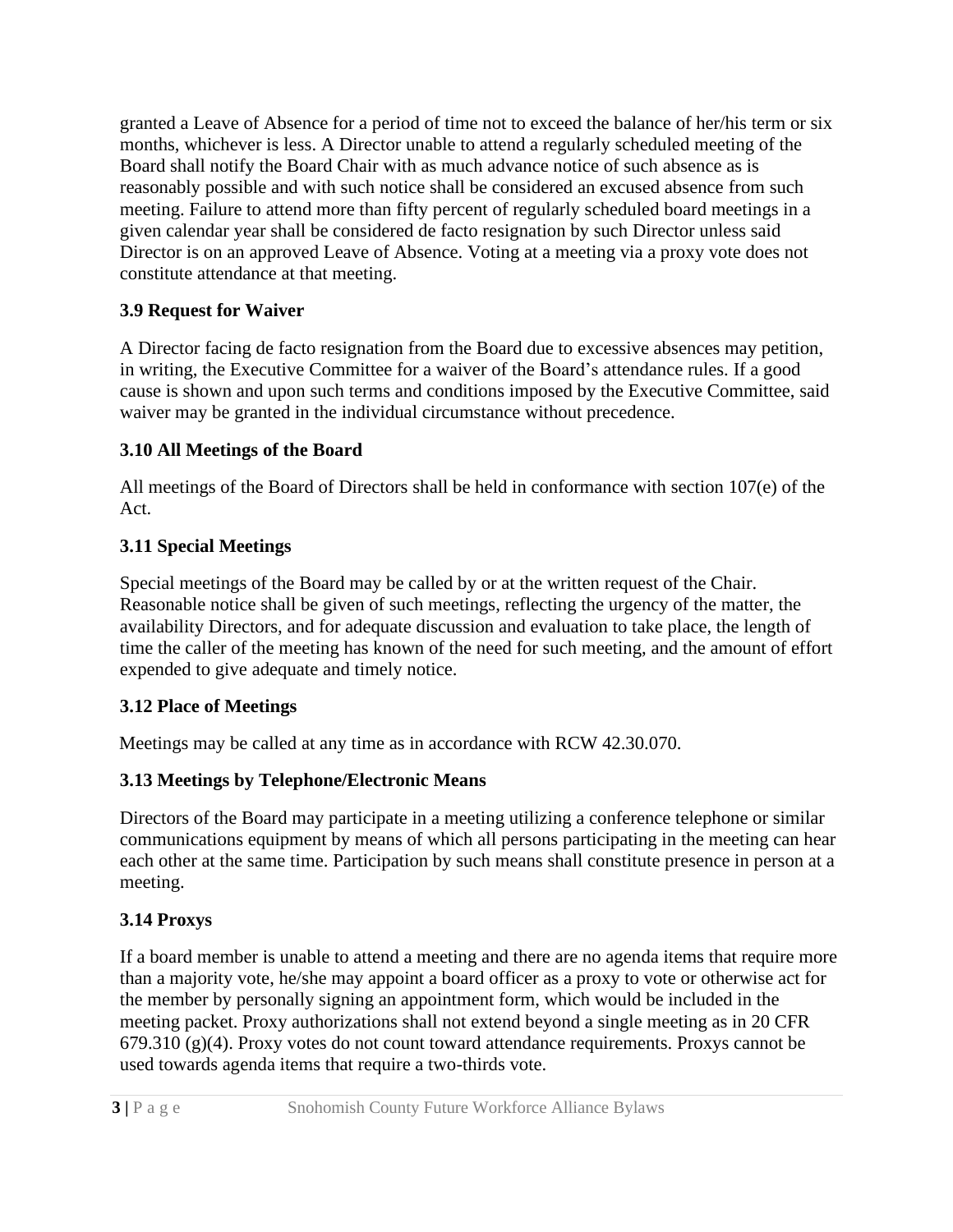#### **SECTION4. OFFICERS, ELECTION, TERMS AND DUTIES:**

#### **4.1 Number and Composition**

The officers of the Board shall be a Chair, Vice-Chair, and a Secretary/Treasurer. Each officer shall be elected by the Board at a meeting during each calendar year.

- **4.1.1** The Chair and Vice-Chair shall be a representative from the business sector.
- **4.1.2** The Secretary/Treasurer shall be a representative from the business or non-business sector.

## **4.2 Election and Appointment of Officers**

The Board shall establish an ad hoc nominating committee comprised of current board members. This committee shall present nominations for Board Officer Roles of Chair, Vice Chair, and Secretary/Treasurer to the Board.

## **4.3 Terms of Office**

Unless an officer dies, resigns, or his term as a Director ends, he or she shall hold office for a two-year term or until his or her successor is elected. Any officer may serve more than one two-year term as elected by the Board. All regular Officer terms shall begin on the first day of January and shall end on the last day of December. In the event there is a vacancy in the office of the Chair, the Vice-Chair succeeds to the office of Chair for the unexpired portion of the term. The Board shall elect a Vice-Chair at the next regular meeting for the unexpired portion of the term.

In the event there is a vacancy in the office of Vice-Chair, the Board shall elect a new Vice-Chair at the next regular meeting.

## **4.4 Vacancies**

An officer who fills a vacancy shall serve for the unexpired term of his or her predecessor in office or for a new term established by the Board.

# **4.5 Removal**

Any officer elected by the Board may be removed by the majority affirmative vote of a quorum of the Board.

## **4.6 Duties of the Chair**

The Chair shall be an officer of the Board Corporation, and shall preside at the meetings of the Board and of the Executive Committee. In general, the Chair shall perform all duties incident to the office of Chair and such other duties as are assigned to him or her by the Board from time to time.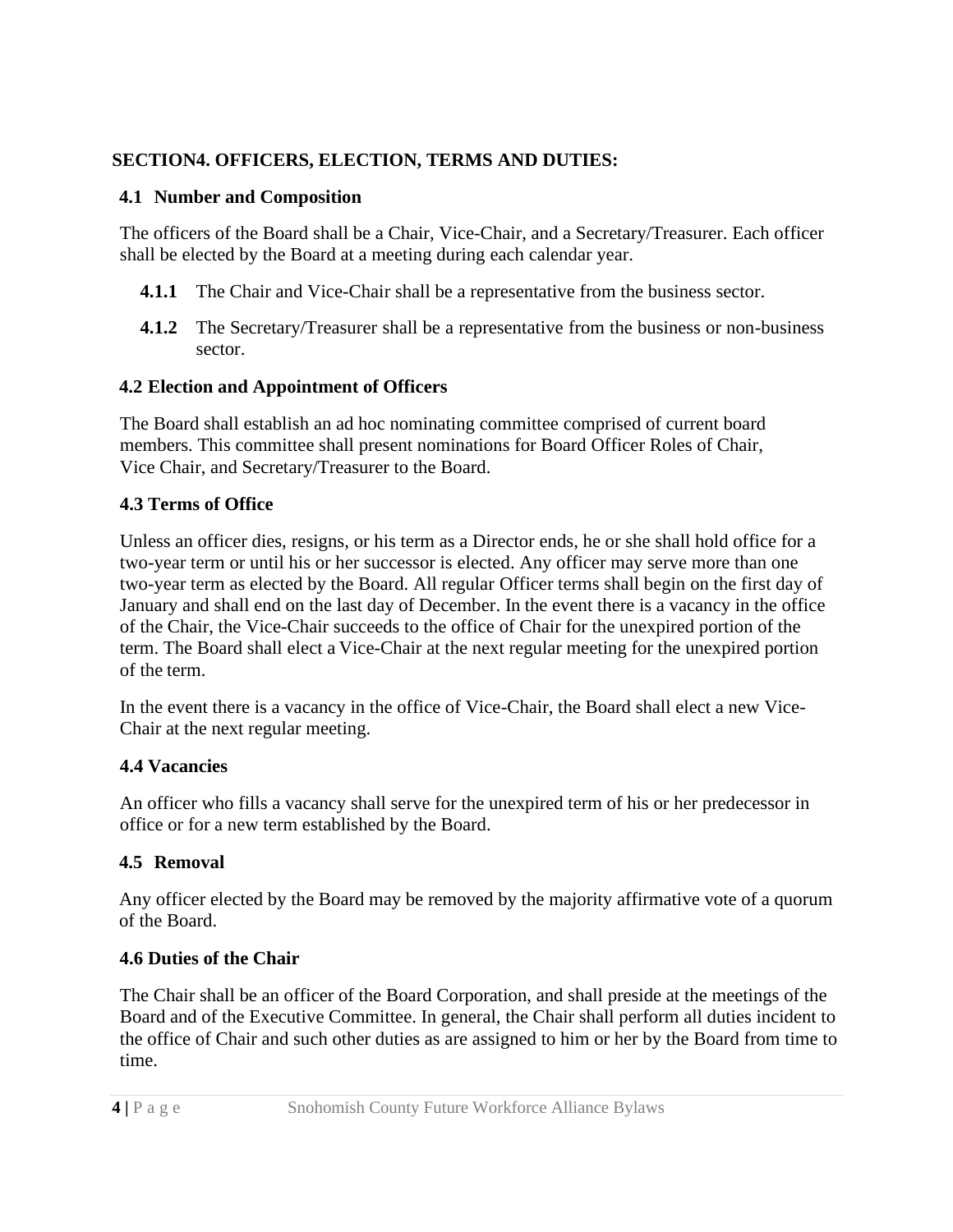#### **4.7 Duties of the Vice-Chair**

In the event of the absence of the Chair or his or her temporary inability to act, the Vice Chair shall perform the duties of the Chair, except as may be limited by resolution of the Board, with all the powers of and subject to all the restrictions on the Chair. The Vice Chair shall perform such other duties as from time to time may be assigned to him or her by the Chair or by the Board.

## **4.8 Duties of the Secretary/Treasurer**

The Secretary/Treasurer shall be responsible for oversight of financial matters related to the County's use of Federal workforce related funds to support the Board.

## **SECTION 5. MEETINGS, QUORUM, VOTING**

#### **5.1 Meetings**

The Board shall meet as necessary, but at least 4 times per calendar year, to fulfill its purpose and function, to discuss issues of mutual interest, and to take action on items as necessary or appropriate. The meeting schedule with time, place, and location for the upcoming year shall be adopted at the last meeting of the year by resolution and made available to the public.

#### **5.2 Public Meetings**

Meetings of the Board shall conform to the Open Public Meetings Act, RCW Chapter 42.30.

## **5.3 Deliberation**

On items that are deliberative in nature, the Board strives for consensus. Procedures in the current edition of Robert's Rules of Order-The Modern Edition are adopted by the Board for its regular and special meetings unless they are inconsistent with these By-laws or any special rules of order the Board has adopted.

## **5.4 Quorum**

A quorum of the Board is a majority of members present; 50% plus 1.

#### **5.5 Majority Vote**

Unless otherwise specified, actions by the Board are affirmed by a simple majority vote. A majority vote is more than one-half (1/2) of those present and voting.

## **5.6 Special Meetings**

Special Meetings may be called at any time as in accordance with Open Public Meetings Act, RCW Chapter 42.30.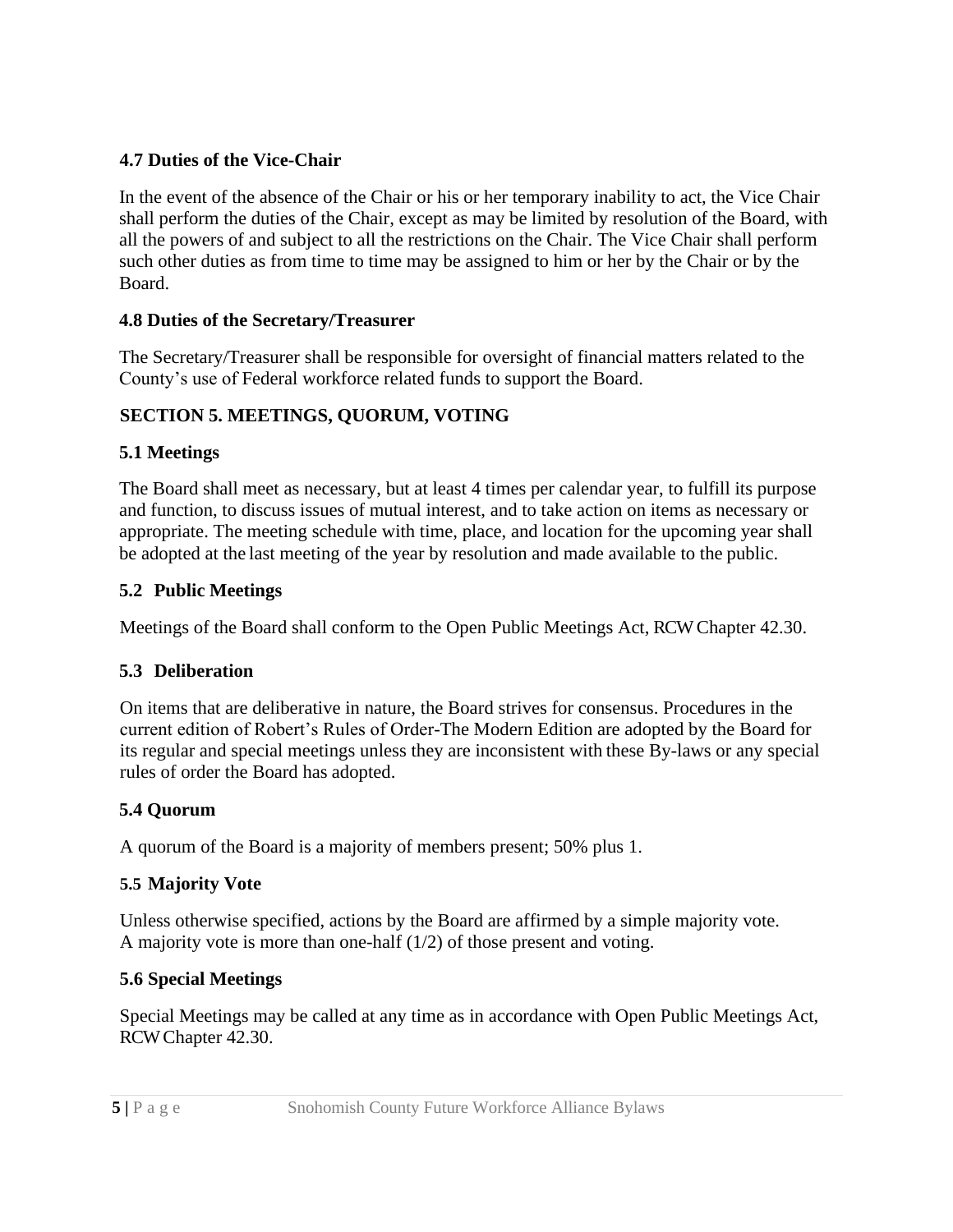#### **5.7 Telephone/Video Conferencing**

Any or all members may participate telephonically or via video conferencing. The place selected for the meeting must be equipped with a speakerphone with conference call capability. Members participating telephonically or via video conferencing must identify themselves while voting and as needed during discussion. All members in attendance, as well as the public, must be able to hear and communicate with the member participating telephonically.

## **SECTION 6. BOARD COMMITTEES**

## **6.1 Executive Committee**

The Executive Committee shall consist of the Board Officers, the immediate past Chair, the heads of all Standing Committees, and shall have at least 51% of its members representing business.

A. Shall ensure that the work of the standing committees is being done and make sure that the full board is informed.

B. Perform and approve those activities not specifically required by the full Board in section 3.1.

#### **6.1.1 Meetings of the Executive Committee**

All meetings of the Executive Committee shall be held in conformance with section 107 of the Act. The Executive Committee may specify the date, time and place for holding regular meetings without other notice. The Executive Committee's planned meeting schedule will be posted each year on the Board Corporation website. Changes to that schedule will be posted in advance.

Special meetings of the Executive Committee may be called by or at the written request of the Chair. Reasonable notice shall be given of such meetings, reflecting the urgency of the matter, the availability of Committee members, and for adequate discussion and evaluation to take place, the length of time the caller of the meeting has known of the need for such meeting, and the amount of effort expended to give adequate and timely notice.

## **6.1.2 Quorum of the Executive Committee**

A number present of not less than one third (rounded up) of all duly appointed voting members of the Executive Committee in good standing and not on Leave of Absence shall constitute a quorum for transaction of business by the Executive Committee. Every act or decision made by a majority of Executive Committee members who are not mandated to abstain from voting on an issue and are present at a meeting duly held at which a quorum is present shall be regarded as the act of the Executive Committee unless a greater number be required by law, or by a Bylaw.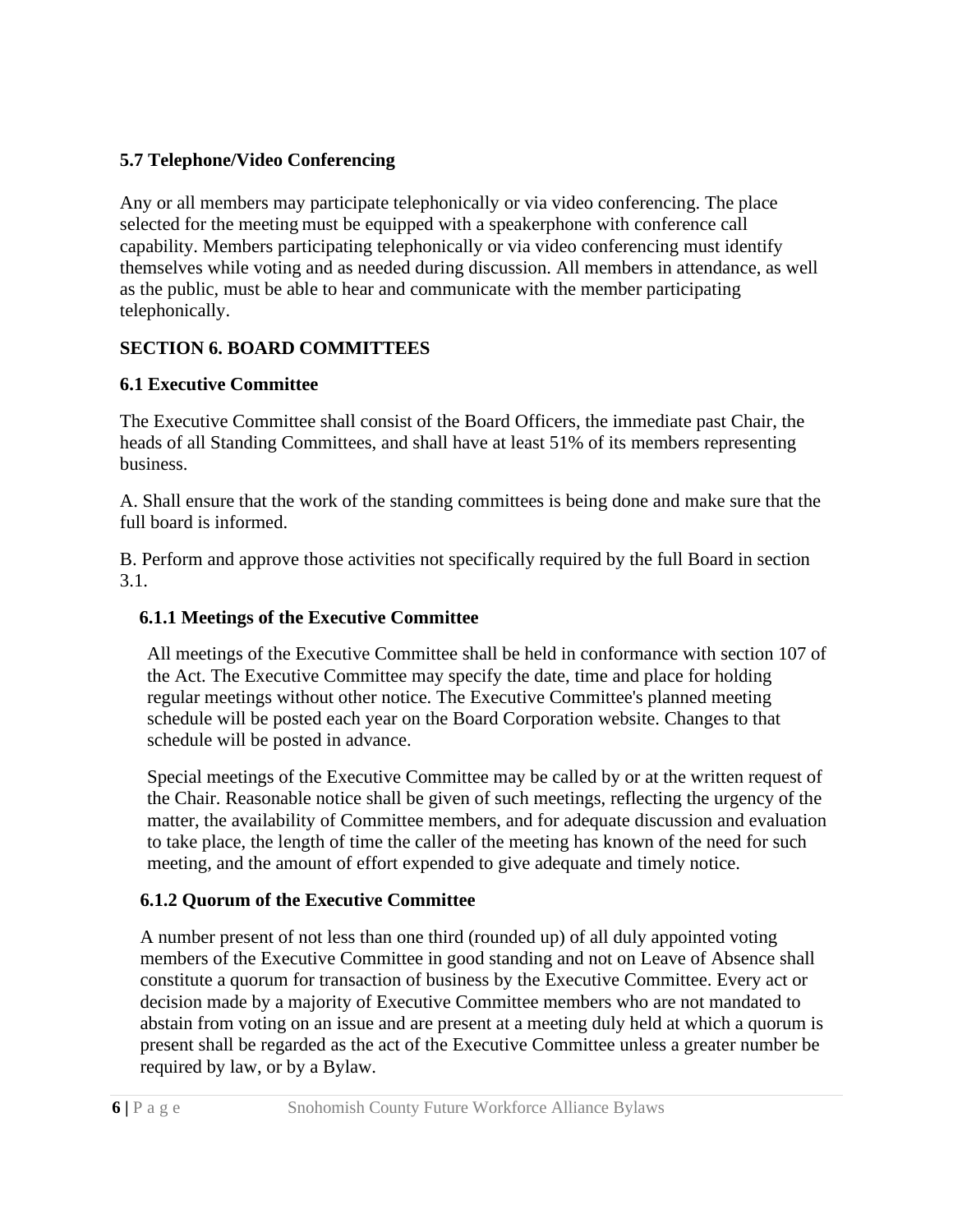#### **6.1.3 Resignation from the Executive Committee**

A Director who is not an officer of the Board may resign from the Executive Committee at any time by delivering written notice to the Chair or by giving written notice at any meeting of the Directors. Resignation from the Executive Committee shall constitute resignation as the Chair of any Committee(s) on which the Director serves as Chair. Any such resignation shall take effect at the time specified therein, or if the time is not specified, upon delivery thereof and, unless otherwise specified therein, the acceptance of such resignation shall not be necessary to make it effective.

## **6.2 Standing and Temporary Committees**

The Chair may appoint, or the Board may request that the Chair appoint, committees as needed to advise or assist the Board in fulfilling its functions. Committee composition should include, as appropriate, diverse representation from the Board.

All meetings of all Standing Committees shall be held in conformance with section 107 of the Act.

Standing Committees may specify the date, time and place for holding regular meetings without other notice. Standing Committees' planned meeting schedules will be posted each year on the Corporation website. Changes to those schedules will be posted in Open Public Meetings Act, RCW Chapter 42.30.

Special meetings of Standing and Temporary Committees and may be called by or at the written request of the Committee Chair or President. Reasonable notice shall be given of such meetings, reflecting the urgency of the matter, the availability Committee members, and for adequate discussion and evaluation to take place, the length of time the caller of the meeting has known of the need for such meeting, and the amount of effort expended to give adequate and timely notice.

# **6.2.1 Resignation from Standing and Temporary Committees**

Any Director may resign at any time from any Standing or Temporary Committee by delivering written notice to the Chair or President at the registered office of the Corporation, or by giving written notice at any meeting of the Directors. Any such resignation shall take effect at the time specified therein, or if the time is not specified, upon delivery thereof and, unless otherwise specified therein, the acceptance of such resignation shall not be necessary to make it effective.

# **SECTION 7. WORKFORCE DEVELOPMENT COUNCIL.**

**7.1** The Board shall also serve as the local Workforce Development Council for Snohomish County.